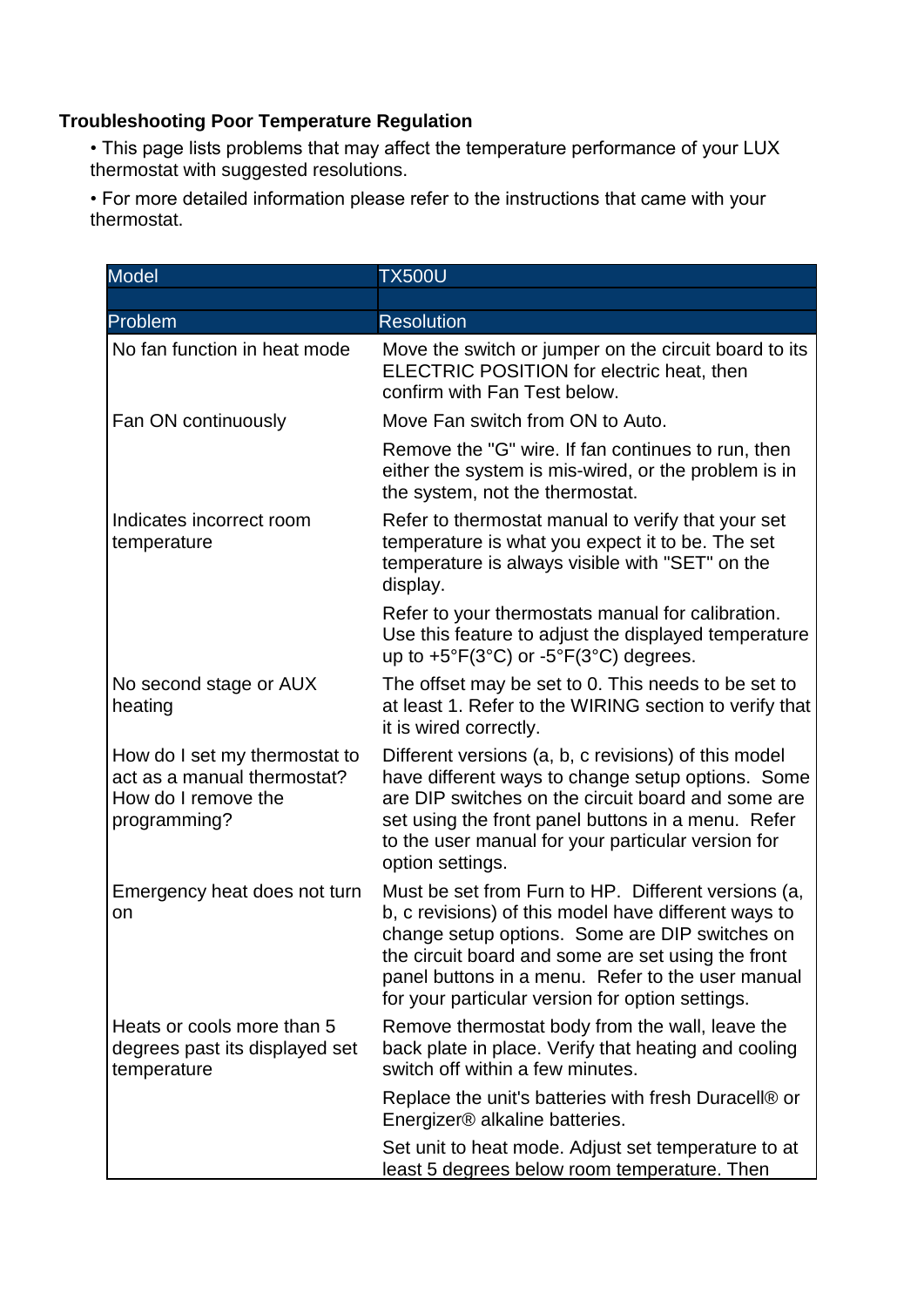|                                     | adjust set temperature upward one degree at a<br>time. Listen carefully for a soft click from the<br>thermostat. This click should be heard near room<br>temperature.                                                                                                                                                                                                                                                              |
|-------------------------------------|------------------------------------------------------------------------------------------------------------------------------------------------------------------------------------------------------------------------------------------------------------------------------------------------------------------------------------------------------------------------------------------------------------------------------------|
|                                     | Refer to your unit's manual to decrease the units<br>swing setting to a narrower setting.                                                                                                                                                                                                                                                                                                                                          |
|                                     | Verify that your unit's placement and mounting are<br>optimum per the installation section of its manual.                                                                                                                                                                                                                                                                                                                          |
|                                     | Refer to the wiring troubleshooting guide to verify<br>that your thermostat is wired correctly. Insure you<br>are using the correct wiring diagram for your<br>heating/cooling system.                                                                                                                                                                                                                                             |
|                                     | Note that in Cool Mode the thermostat may not<br>activate a cooling stage until its compressor<br>protection time has elapsed this may be a long as 5<br>minutes.                                                                                                                                                                                                                                                                  |
|                                     | Where the wires are coming out of the wall fill the<br>hole with non-combustible insulation or putty to<br>prevent drafts from affecting the thermostats<br>performance.                                                                                                                                                                                                                                                           |
| No heat or cooling when<br>expected | Move the switch or jumper on the circuit board to its<br>ELECTRIC POSITION for electric heat, then<br>confirm with Fan Test below. Different versions (a,<br>b, c revisions) of this model have different ways to<br>change setup options. Some are DIP switches on<br>the circuit board and some are set using the front<br>panel buttons in a menu. Refer to the user manual<br>for your particular version for option settings. |
|                                     | Refer to the thermostat manual to verify that your<br>set temperature is what you expect it to be. The set<br>temperature is always visible with "SET" on the<br>display.                                                                                                                                                                                                                                                          |
|                                     | Replace the batteries with fresh Duracell® or<br>Energizer® alkaline batteries. Press HW_RST on<br>the back of the thermostat. It may be necessary to<br>reconfigure some settings after a reset.                                                                                                                                                                                                                                  |
|                                     | Set unit to heat mode. Adjust set temperature to at<br>least 5 degrees below room temperature. Then<br>adjust set temperature upward one degree at a<br>time. Listen carefully for a soft click from the<br>thermostat. This click should be heard near room<br>temperature. Adjust set temperature down one<br>degree at a time. Again listen carefully for a soft<br>click from the thermostat near room temperature.            |
|                                     | Refer to wiring to verify that it is wired correctly for<br>your system.                                                                                                                                                                                                                                                                                                                                                           |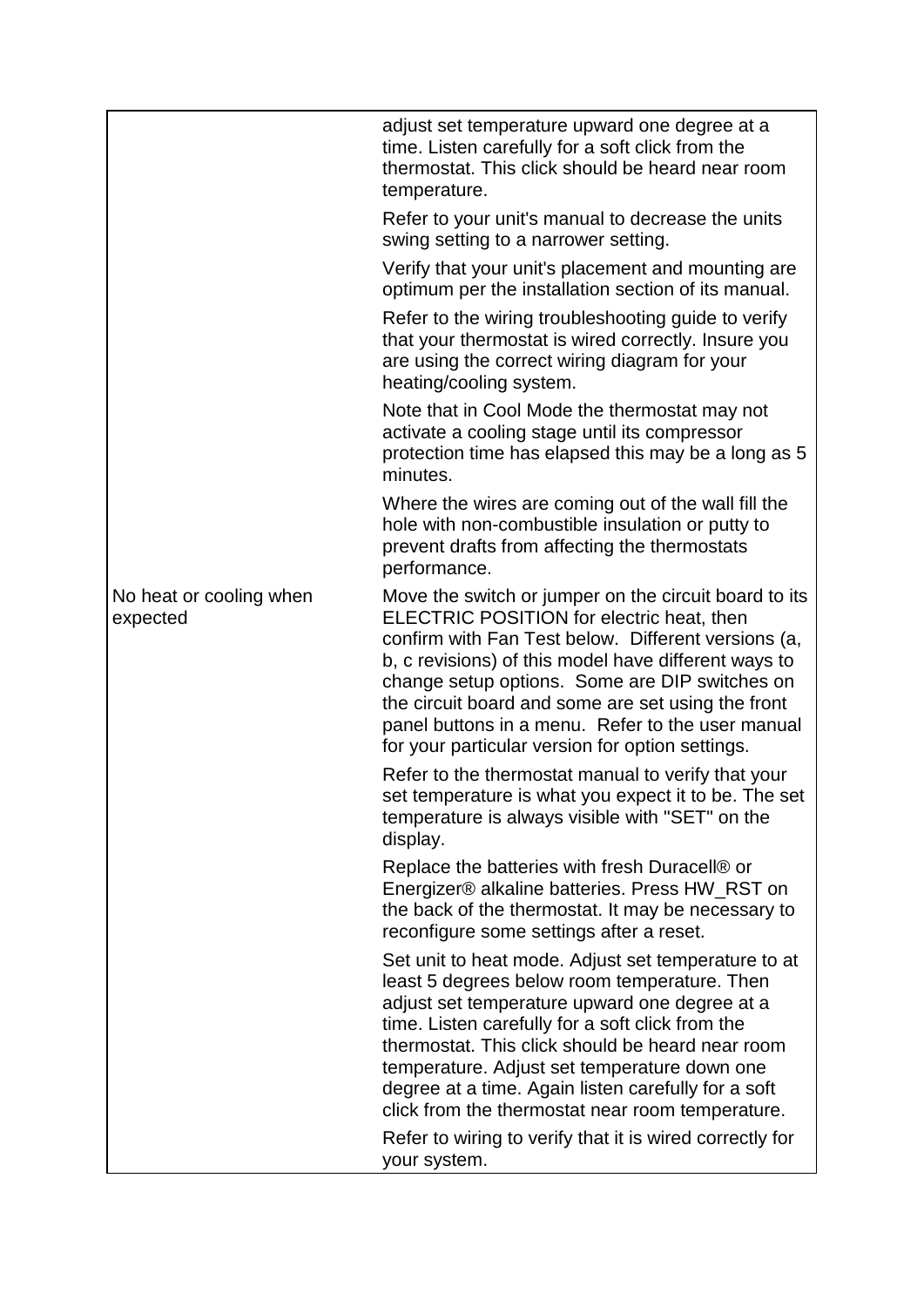|                                  | If your system is a low voltage system having<br>24VAC or less, and you are technically inclined, you<br>may jump terminals as given below out to detect a<br>malfunction in your system.                                                                                                                                                                                                                                     |
|----------------------------------|-------------------------------------------------------------------------------------------------------------------------------------------------------------------------------------------------------------------------------------------------------------------------------------------------------------------------------------------------------------------------------------------------------------------------------|
| <b>Fan Test</b>                  | With the power ON at the fuse box, touch the "G"<br>wire to the "RH" terminal. The fan should come on<br>immediately and stay on. The rush of air is usually<br>heard.                                                                                                                                                                                                                                                        |
|                                  | If the fan does not come on it is an indication that<br>there is a problem with your system. Check any<br>breaker or fuses that feed the 24VAC transformer<br>that powers your system.                                                                                                                                                                                                                                        |
| <b>Heat Test</b>                 | To test gas or oil heating systems, take the "W1"<br>wire off its terminal. With the power ON at the fuse<br>box, touch the "W1" wire to the "RH" terminal for a<br>couple of minutes and the heater should come on<br>and stay on until the wire is removed.                                                                                                                                                                 |
| <b>Cooling Test</b>              | To test cooling, remove the "G" and "Y" wires.<br>Connect them together with the "RC" for several<br>minutes to observe operation. The system should<br>come on and stay on. If the cooling fails to come<br>on, or comes on and off, the problem is in the<br>system.                                                                                                                                                        |
| <b>Heat Pump Test</b>            | To test a heat pump system with an "O" wire, three<br>wires must be connected together with the power<br>terminal. The power terminal is "RH". With the<br>power ON at the fuse box, connect the "O" and "Y",<br>and "G" wires to the "RH" terminal for a couple of<br>minutes and the unit should provide cool air. Wait at<br>least 5 minutes and repeat this test without the "O"<br>wire. The unit should provide heat.   |
|                                  | To test a heat pump system with a "B" wire, three<br>wires must be connected together with the power<br>terminal. The power terminal is "RH". With the<br>power ON at the fuse box, connect the "B" and "Y"<br>and "G" wires to the "RH" terminal for a couple of<br>minutes and the unit should provide warm air. Wait<br>at least 5 minutes and repeat this test without the<br>"B" wire. The unit should provide cool air. |
| <b>Thermostat Emergency Heat</b> | 1. Set unit to EMER (heat) mode.                                                                                                                                                                                                                                                                                                                                                                                              |
| Test                             | 2. Adjust set temperature to at least 5 degrees<br>below the room temperature.                                                                                                                                                                                                                                                                                                                                                |
|                                  | 3. Adjust set temperature upward one degree at a<br>time. Wait for the Set temperature to be accepted<br>and replaced by the room temperature. Listen<br>carefully for a soft click from the thermostat. AUX<br>will appear; and HEAT will flash when on.                                                                                                                                                                     |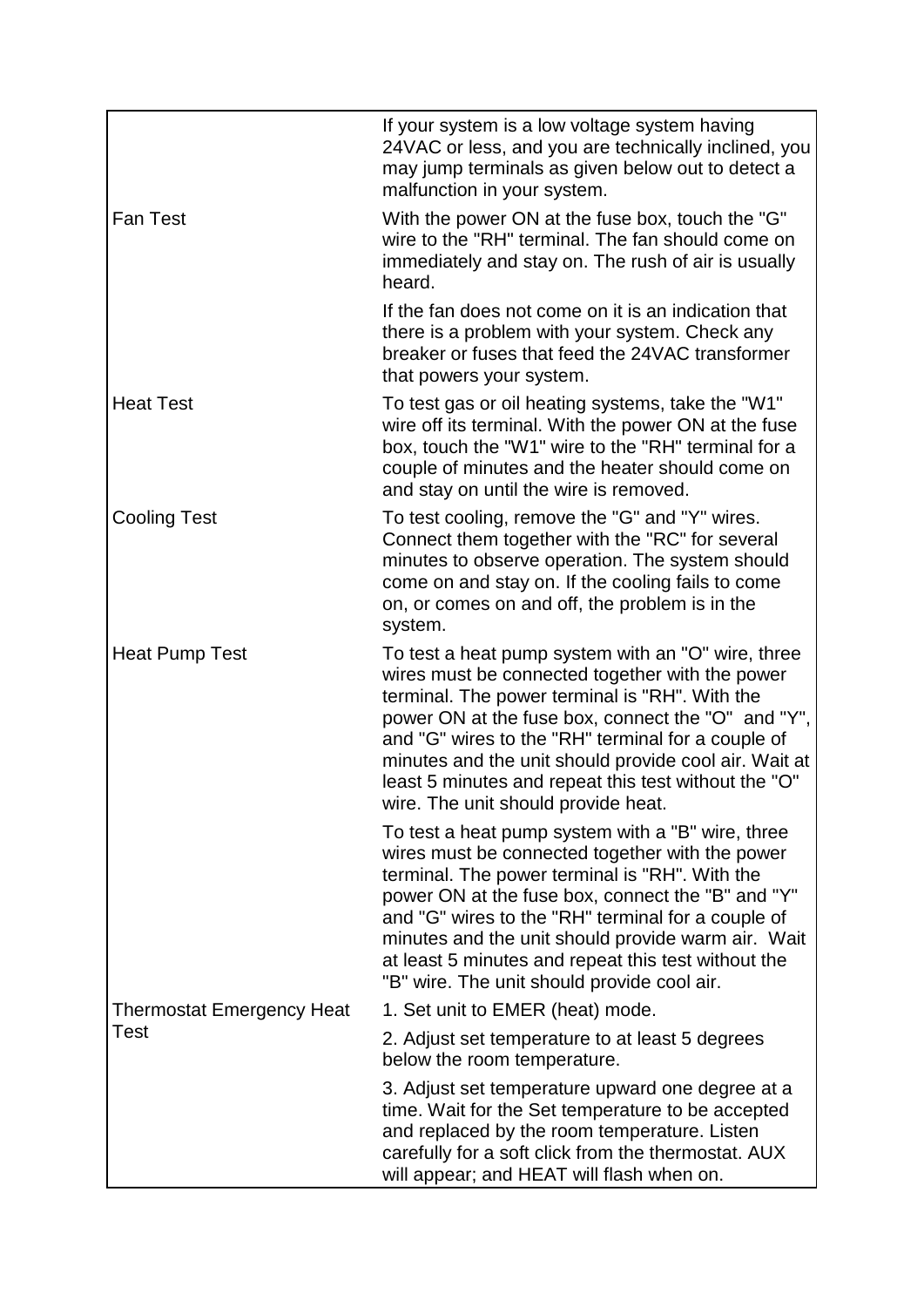|                         | 4. Repeat step 3 until the click is heard or the set<br>temperature is at least 1 degrees above the room<br>temperature. Remember to wait for the Set<br>Temperature to be accepted and replaced by the<br>room temperature before, before making the next<br>adjustment. The click should be heard near room<br>temperature. |
|-------------------------|-------------------------------------------------------------------------------------------------------------------------------------------------------------------------------------------------------------------------------------------------------------------------------------------------------------------------------|
|                         | 5. After the click is heard, adjust set temperature<br>downward one degree at a time. Again listen for a<br>soft click from the thermostat.                                                                                                                                                                                   |
|                         | 6. Repeat step 5 until a click is heard or the set<br>temperature is again 1 degree below the room<br>temperature.                                                                                                                                                                                                            |
|                         | 7. Steps 2 through 6 may be repeated to be sure<br>that a click is heard each time the set temperature<br>passes the room temperature.                                                                                                                                                                                        |
|                         | 8. If no click can be heard the thermostat is not<br>operating properly. It must not be used to control a<br>HVAC system until the problem is remedied.                                                                                                                                                                       |
| For further assistance: | Contact your HVAC service company or our<br>Technical Assistance Line if not resolved.                                                                                                                                                                                                                                        |

## **Wiring Information and Troubleshooting**

- This page provides general guidance for wiring your LUX 24VAC electronic thermostat. For more detailed information please refer to the instructions that came with your thermostat.
- Please make specific note regarding LOW VOLTAGE and LINE VOLTAGE directions. Do not install LINE VOLTAGE wires to a LOW VOLTAGE control. Improper installation of a "C" wire may cause damage to your system.
- Do no install a wire labeled "TC" from the previous thermostat to any of our controls. Installation of a "TC" wire may cause damage to your system.
- Do NOT wire by color of the wire, wire by the LETTER designation to which the wire was attached on the previous control.
- If there were no letter designations on your old thermostat, contact our Technical Assistance Department for assistance.

| <b>Model</b>                                   | <b>TX500U</b>                                                          |
|------------------------------------------------|------------------------------------------------------------------------|
|                                                |                                                                        |
| Problem                                        | <b>Resolution</b>                                                      |
| <b>ALL</b>                                     | Never connect a low voltage thermostat to line<br>voltage.             |
| If unsure how to connect your<br>current wires | Contact our Technical Assistance Line or your<br>HVAC service company. |
| Two wires control a heat only                  | Connect one wire to W1 and the other to RH leaving                     |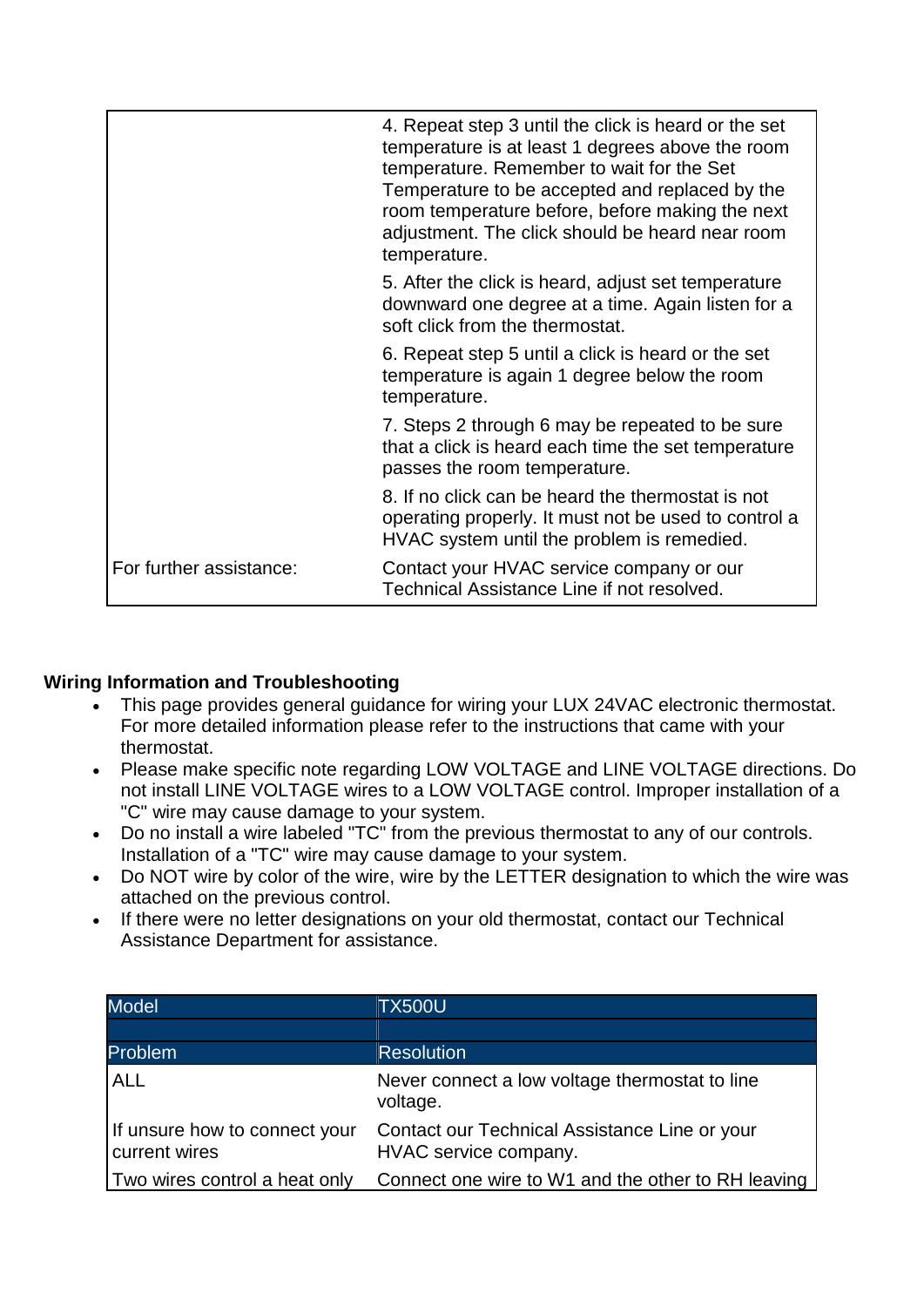| system                                                                                                                                      | in the factory installed jumper wire between RH and<br>RC.                                                                                                                                                                                                                                                                                                                                                                                                                                                                                                                                                  |
|---------------------------------------------------------------------------------------------------------------------------------------------|-------------------------------------------------------------------------------------------------------------------------------------------------------------------------------------------------------------------------------------------------------------------------------------------------------------------------------------------------------------------------------------------------------------------------------------------------------------------------------------------------------------------------------------------------------------------------------------------------------------|
| Two wires control a cool only<br>system                                                                                                     | Connect one wire to RC leaving in the factory<br>installed jumper wire between RH and RC and the<br>other to Y.                                                                                                                                                                                                                                                                                                                                                                                                                                                                                             |
| Two wires control heating AND<br>cooling.                                                                                                   | Currently no Lux controls are compatible with this<br>system.                                                                                                                                                                                                                                                                                                                                                                                                                                                                                                                                               |
| Three wires for forced air heat<br>only system, where the<br>previous thermostat did not<br>have a clock or timer                           | The previous RH or RC wire is the 24-volt<br>transformer wire. Connect it to RH. Leave jumper<br>connecting RH to RC. Connect the forced air heat<br>system to W1, and the fan wire to G.                                                                                                                                                                                                                                                                                                                                                                                                                   |
| Three wires for a heat only,<br>forced water system that did<br>NOT have a clock or timer                                                   | This system has a 3 wire zone valve. Connect the<br>24-volt power wire (usually R or RH) to RH and<br>leave the factory installed jumper wire connecting<br>RH to RC in place, the "valve close" wire to the A<br>terminal and the "valve open" wire to the W1<br>terminal. The A terminal is powered on at all times<br>when heat is not on.                                                                                                                                                                                                                                                               |
| Three wires control heating<br>and cooling. One wire<br>operates heat, one operates<br>cooling and the third provides<br>24 VAC             | Connect the 24-volt power wire to RH. Install a<br>jumper connecting RH to RC. This jumper is usually<br>pre-wired. Connect the heat wire to W1, and the<br>cooling wire to Y.                                                                                                                                                                                                                                                                                                                                                                                                                              |
| Three wires control a cooling<br>only system. One wire<br>operates the compressor, one<br>operates the fan and the third<br>provides 24 VAC | Connect the 24-volt power wire to RC. Connect the<br>cooling wire to Y and the fan wire to G.                                                                                                                                                                                                                                                                                                                                                                                                                                                                                                               |
| Four wires control a heating<br>and cooling, electric, gas or oil,<br>heat pump                                                             | Connect the 24 VAC transformer wire to RH or RC.<br>Install a jumper connecting RH to RC this jumper is<br>forced air system that is NOT a often prewired. Connect the heat wire to W1, the<br>cooling wire to Y and the fan wire to G.                                                                                                                                                                                                                                                                                                                                                                     |
| Four wires control a Single<br>Stage Heat Pump. They were<br>labeled: G, Y, R or RH or RC,<br>and either B or O was used                    | Do not connect wires to both B and O. Connect the<br>reversing valve wire to B or O, just as the previous<br>thermostat. Install a jumper wire from RH to RC if a<br>jumper wire was not preinstalled. Connect the 24<br>VAC wire to RH. Install a second jumper wire from<br>W1 to Y. Connect compressor wire to Y and the fan<br>wire to G. Move dip switch #1 located on the back of<br>the thermostat to the ON position. Set the<br>GAS/ELECTRIC switch on the back of the<br>thermostat to the ELECTRIC position. Once both of<br>these changes have been made be sure to press<br>the HW_RST button. |
| Six or seven wires control a<br>Heat Pump with an auxiliary<br>heat stage. They were labeled:                                               | Do not connect wires to both B and O. Connect the<br>reversing valve wire to O or B, just as the previous<br>thermostat. Connect 24 VAC wire to RH and leave                                                                                                                                                                                                                                                                                                                                                                                                                                                |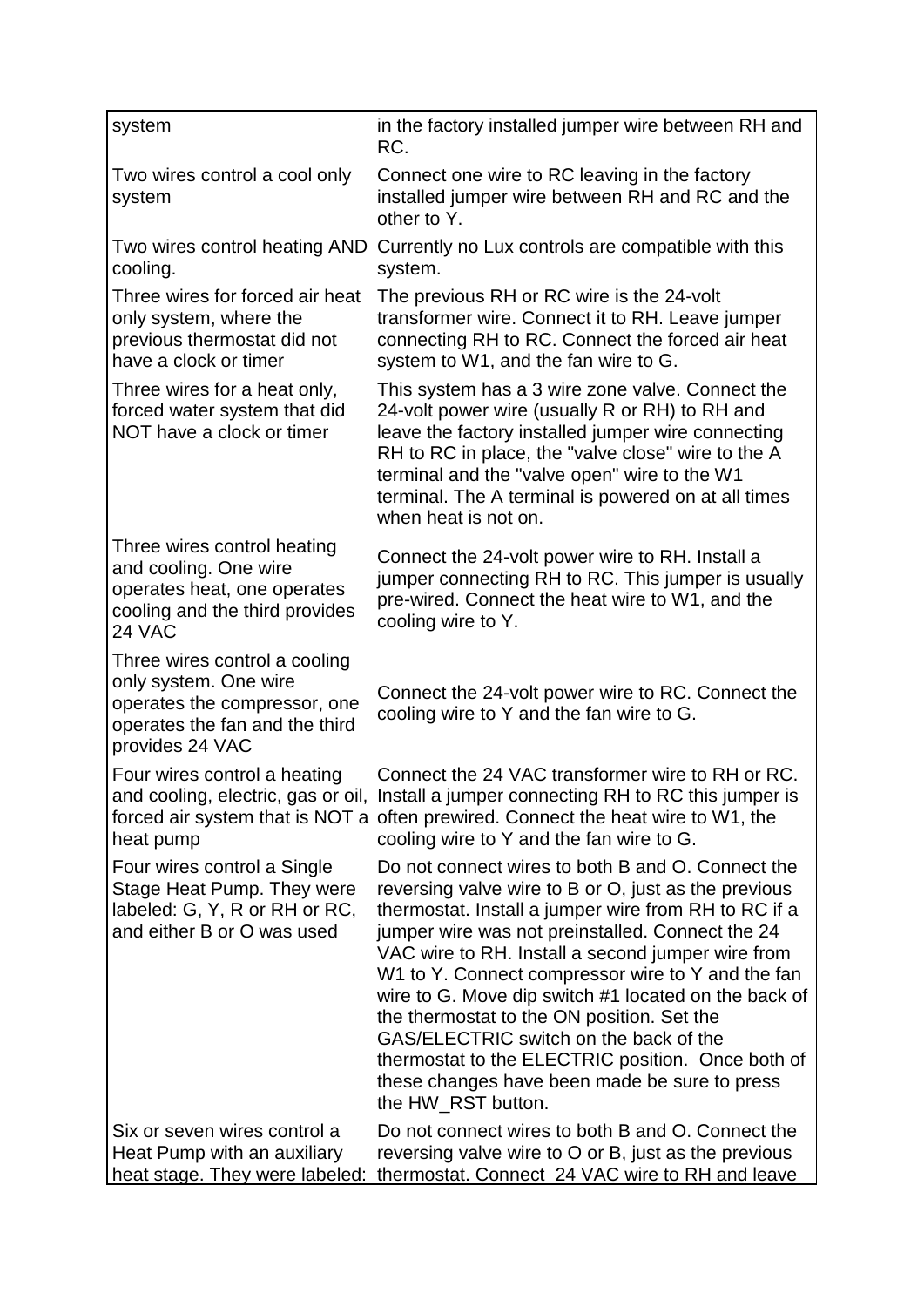| W2. Either B or O was used.<br>And Emergency wire E is<br>present | G, Y, R or RH or RC, and W or in the factory supplied jumper wire between RH and<br>RC. Connect compressor wire to Y and fan wire to<br>G. It is not necessary to wire the E or X2 terminal.<br>Connect W or W2 to the W2 terminal and add a<br>jumper wire from W1 to Y. If you have a C (common<br>wire) connect it to the C terminal. Move dip switch<br>#1 located on the back of the thermostat to the ON<br>position. Set the GAS/ELECTRIC switch on the back<br>of the thermostat to the ELECTRIC position. Once<br>both of these changes have been made be sure to<br>press the HW_RST button. |
|-------------------------------------------------------------------|--------------------------------------------------------------------------------------------------------------------------------------------------------------------------------------------------------------------------------------------------------------------------------------------------------------------------------------------------------------------------------------------------------------------------------------------------------------------------------------------------------------------------------------------------------------------------------------------------------|
| For further assistance:                                           | Contact your HVAC service company or our<br>Technical Assistance Line if not resolved.                                                                                                                                                                                                                                                                                                                                                                                                                                                                                                                 |

## **Troubleshooting the Display**

- Problems that may be identified from the display of your programmable thermostat are listed here with suggested resolutions.
- For more detailed information please refer to the instructions that came with your thermostat.

| <b>Model</b>                             | <b>TX500U</b>                                                                                                                                                                    |
|------------------------------------------|----------------------------------------------------------------------------------------------------------------------------------------------------------------------------------|
|                                          |                                                                                                                                                                                  |
| <b>Problem</b>                           | <b>Resolution</b>                                                                                                                                                                |
| Display will not change                  | Peel protective plastic label from display.                                                                                                                                      |
|                                          | Display blurred and unreadable Peel protective plastic label from display.                                                                                                       |
|                                          | Press the small round HW_RESET button on the<br>rear of your unit                                                                                                                |
| Blank or fading display                  | Replace thermostat batteries with fresh AA size<br>Duracell® or Energizer® alkaline batteries. Be sure<br>that they are installed with their polarity $(+)$ and $-)$<br>correct. |
|                                          | Clean battery contacts with a pencil eraser and pry<br>out the spring contact slightly to insure a clean, firm<br>connection.                                                    |
|                                          | Press the small round HW_RESET button on the<br>rear of your unit                                                                                                                |
| Display is locked or will not<br>respond | Press the NEXT button 3 times then press the<br>HOLD button once. This button sequence locks and<br>unlocks the thermostat.                                                      |
| Displays reads "LO BATT"                 | Replace thermostat batteries with fresh AA size<br>Duracell® or Energizer® alkaline batteries. Be sure<br>that they are installed with their polarity $(+)$ and $-)$<br>correct. |
|                                          | Clean battery contacts with a pencil eraser and pry<br>out the spring contact slightly to insure a clean, firm                                                                   |